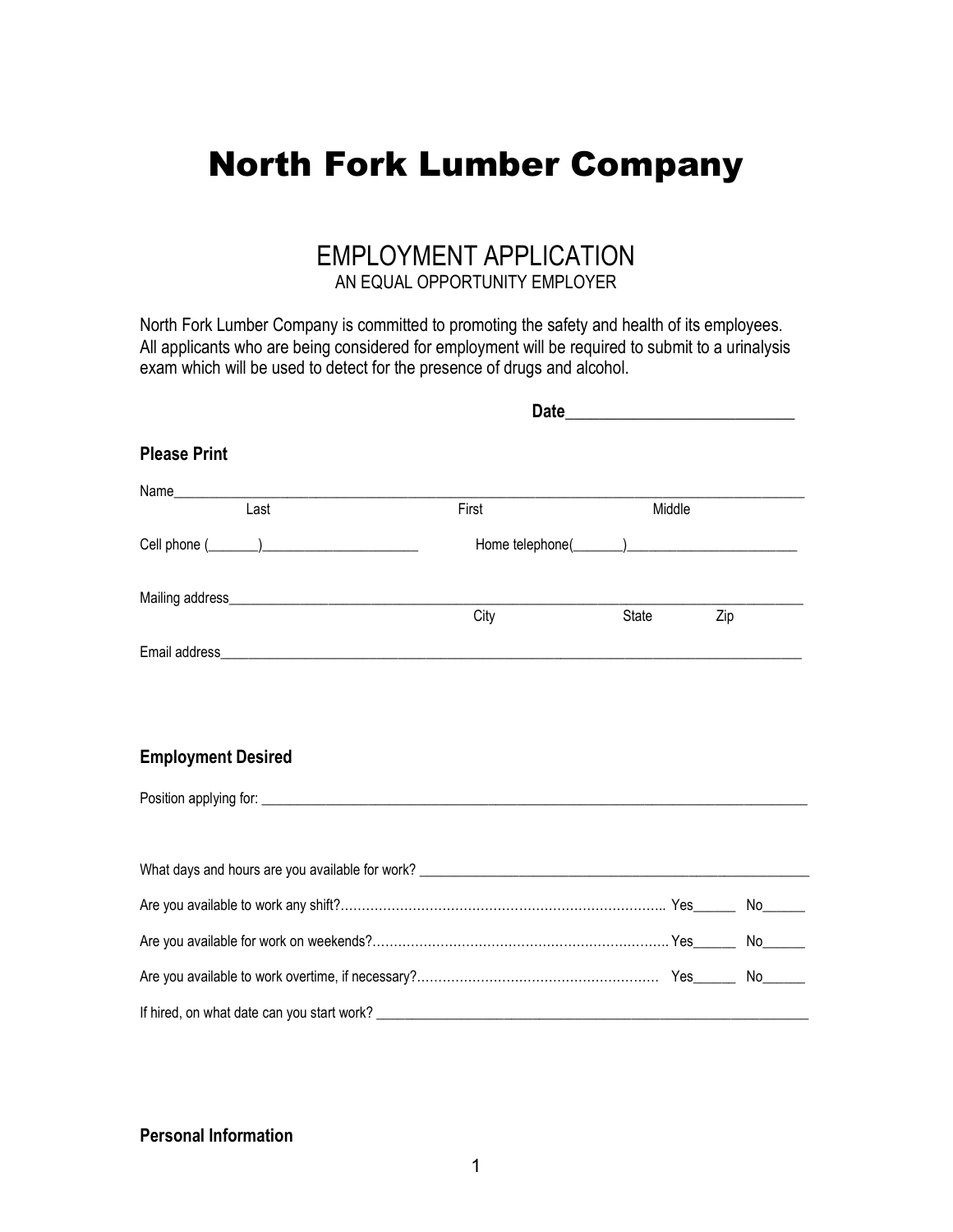| Have you ever applied to or worked for North Fork Lumber Co. before?Yes_______ No______                       |  |
|---------------------------------------------------------------------------------------------------------------|--|
|                                                                                                               |  |
| Do you have friends or relatives working for North Fork Lumber Co.?Yes________ No______                       |  |
|                                                                                                               |  |
|                                                                                                               |  |
|                                                                                                               |  |
| If hired, would you have a reliable means of transportation to and from work? _______________________________ |  |
| (If under 18, hire is subject to verification that you are of minimum legal age)                              |  |
|                                                                                                               |  |
|                                                                                                               |  |

### Education, Training, and Experience

|            |                         | No. of years | Did you   | Degree or      |
|------------|-------------------------|--------------|-----------|----------------|
| School     | <b>Name and Address</b> | Completed    | Graduate? | <b>Diploma</b> |
| High       |                         |              |           |                |
| School     |                         |              |           |                |
| College/   |                         |              |           |                |
| University |                         |              |           |                |
| College/   |                         |              |           |                |
| University |                         |              |           |                |
| Graduate   |                         |              |           |                |
| School     |                         |              |           |                |
| Special    |                         |              |           |                |
| Schooling  |                         |              |           |                |
|            |                         |              |           |                |

Do you have any other experience, training, qualifications or skills which you feel make you especially suited for work at North Fork Lumber Co.? If so, please explain below.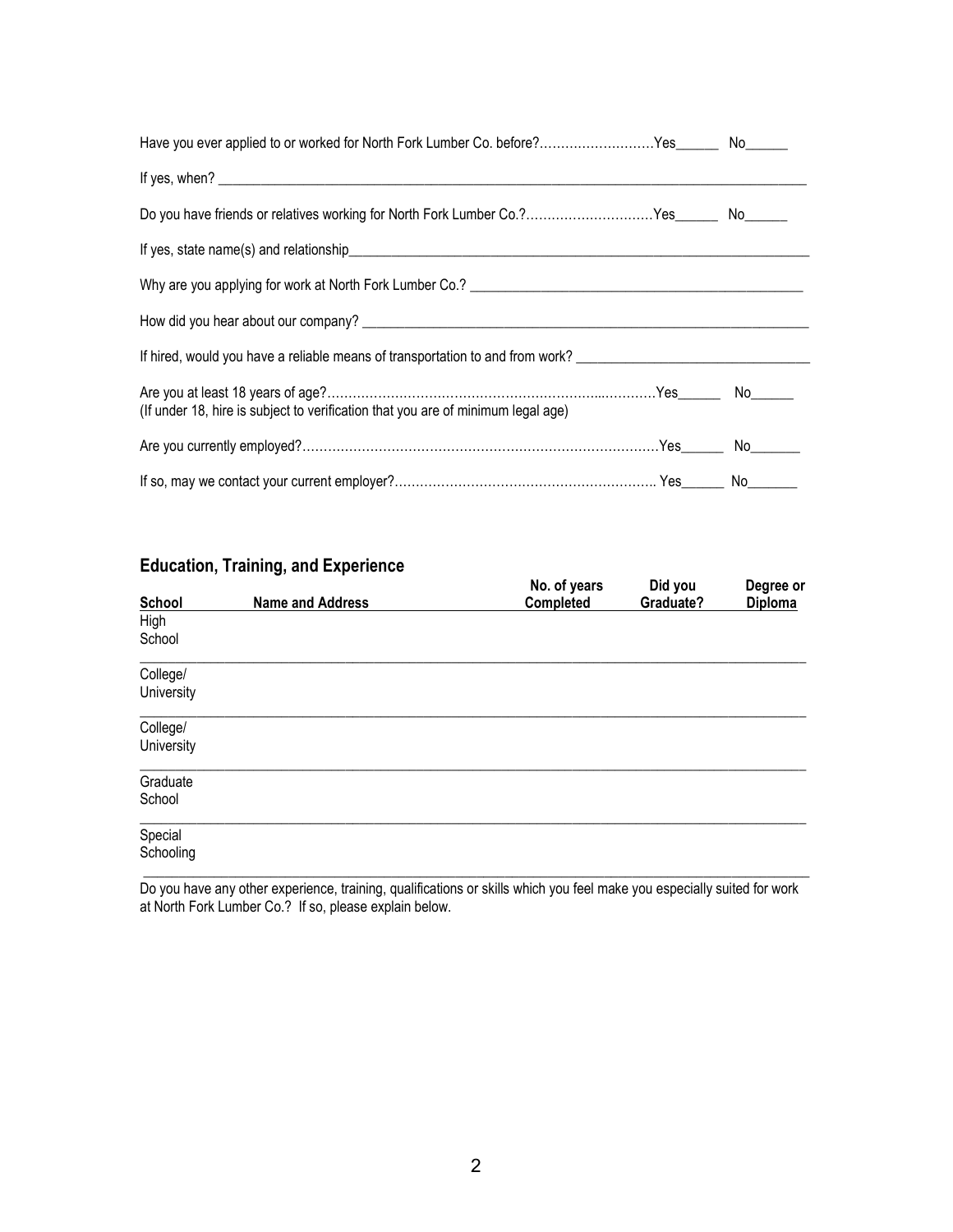List below three persons not related to you, and who have knowledge of your work performance within the last three years.

| Occupation No. of year's acquainted No. of year's acquainted No. of year's acquainted |                          |  |
|---------------------------------------------------------------------------------------|--------------------------|--|
|                                                                                       |                          |  |
| Address                                                                               |                          |  |
| Occupation                                                                            | No. of year's acquainted |  |

#### Employment History

List below all present and past employment starting with your most recent employer. Account for all periods of unemployment. You must complete this section even if you attach a resume.

| Name of                                                                                                        |                       |       |     |
|----------------------------------------------------------------------------------------------------------------|-----------------------|-------|-----|
| Employer                                                                                                       |                       |       |     |
| Address                                                                                                        |                       |       |     |
| <b>Street</b><br>No.                                                                                           | City                  | State | Zip |
| Type of business Type of business                                                                              |                       |       |     |
|                                                                                                                | Your supervisors name |       |     |
| Your position and duties                                                                                       |                       |       |     |
| Date of employment: From                                                                                       | To                    |       |     |
| Reason for Leaving: Note that the set of the set of the set of the set of the set of the set of the set of the |                       |       |     |
|                                                                                                                |                       |       |     |
|                                                                                                                |                       |       |     |

Name of Employer\_\_\_\_\_\_\_\_\_\_\_\_\_\_\_\_\_\_\_\_\_\_\_\_\_\_\_\_\_\_\_\_\_\_\_\_\_\_\_\_\_\_\_\_\_\_\_\_\_\_\_\_\_\_\_\_\_\_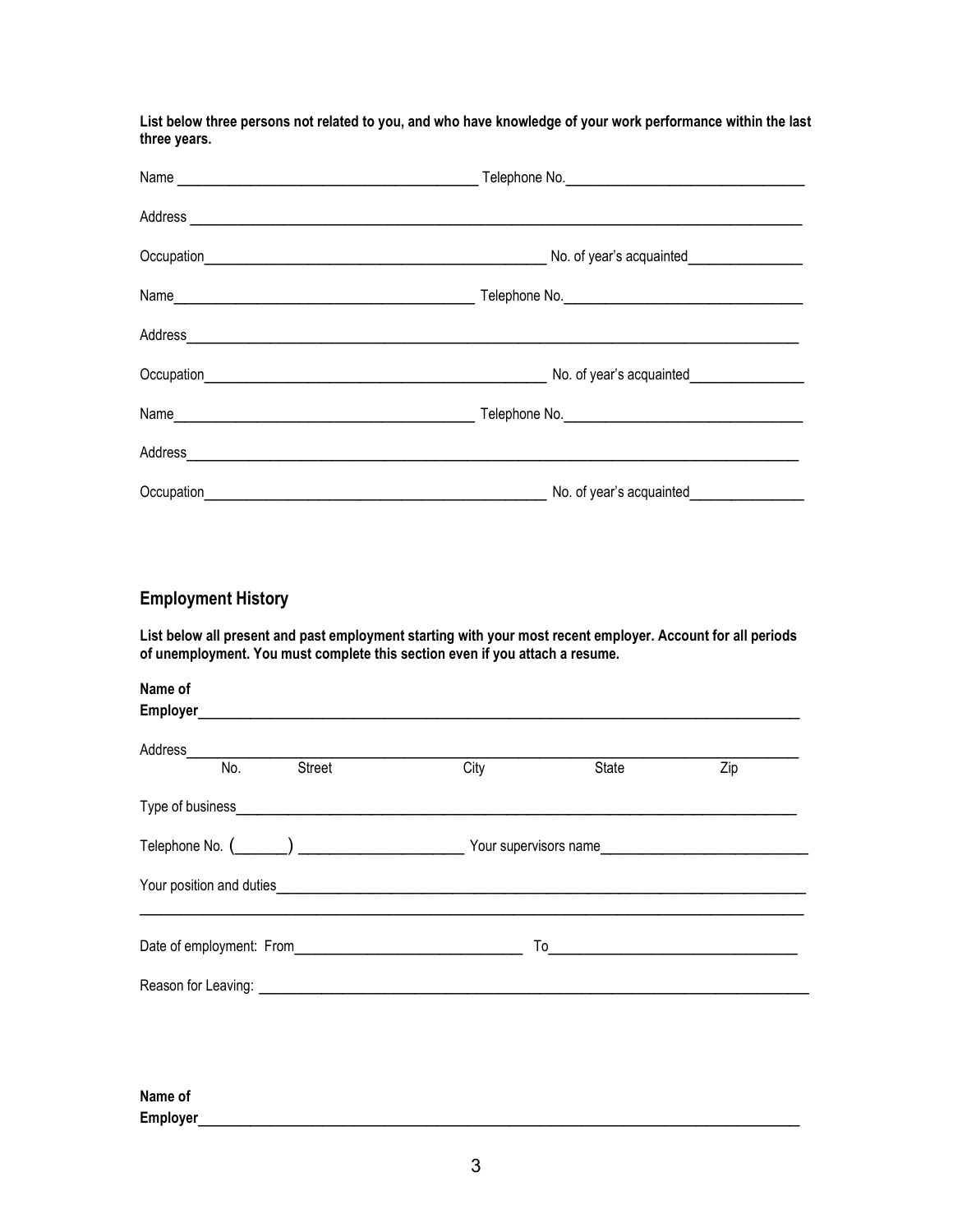| Address                         |                                                                                                                                                                                                                                                                                                                                                                                                                                                                                    |       |     |  |
|---------------------------------|------------------------------------------------------------------------------------------------------------------------------------------------------------------------------------------------------------------------------------------------------------------------------------------------------------------------------------------------------------------------------------------------------------------------------------------------------------------------------------|-------|-----|--|
| No.<br>Street                   | City                                                                                                                                                                                                                                                                                                                                                                                                                                                                               | State | Zip |  |
|                                 |                                                                                                                                                                                                                                                                                                                                                                                                                                                                                    |       |     |  |
|                                 |                                                                                                                                                                                                                                                                                                                                                                                                                                                                                    |       |     |  |
|                                 |                                                                                                                                                                                                                                                                                                                                                                                                                                                                                    |       |     |  |
|                                 | $To \begin{tabular}{ccccc} \multicolumn{3}{c}{} & \multicolumn{3}{c}{} & \multicolumn{3}{c}{} & \multicolumn{3}{c}{} & \multicolumn{3}{c}{} & \multicolumn{3}{c}{} & \multicolumn{3}{c}{} & \multicolumn{3}{c}{} & \multicolumn{3}{c}{} & \multicolumn{3}{c}{} & \multicolumn{3}{c}{} & \multicolumn{3}{c}{} & \multicolumn{3}{c}{} & \multicolumn{3}{c}{} & \multicolumn{3}{c}{} & \multicolumn{3}{c}{} & \multicolumn{3}{c}{} & \multicolumn{3}{c}{} & \multicolumn{3}{c}{} & \$ |       |     |  |
|                                 |                                                                                                                                                                                                                                                                                                                                                                                                                                                                                    |       |     |  |
| Name of                         |                                                                                                                                                                                                                                                                                                                                                                                                                                                                                    |       |     |  |
| Address<br>Street<br>No.        | City                                                                                                                                                                                                                                                                                                                                                                                                                                                                               | State | Zip |  |
|                                 |                                                                                                                                                                                                                                                                                                                                                                                                                                                                                    |       |     |  |
|                                 |                                                                                                                                                                                                                                                                                                                                                                                                                                                                                    |       |     |  |
| Your position and duties        |                                                                                                                                                                                                                                                                                                                                                                                                                                                                                    |       |     |  |
|                                 |                                                                                                                                                                                                                                                                                                                                                                                                                                                                                    |       |     |  |
|                                 |                                                                                                                                                                                                                                                                                                                                                                                                                                                                                    |       |     |  |
| Name of                         |                                                                                                                                                                                                                                                                                                                                                                                                                                                                                    |       |     |  |
| Address<br>o. Street Cit<br>No. | City                                                                                                                                                                                                                                                                                                                                                                                                                                                                               | State | Zip |  |
|                                 |                                                                                                                                                                                                                                                                                                                                                                                                                                                                                    |       |     |  |
|                                 |                                                                                                                                                                                                                                                                                                                                                                                                                                                                                    |       |     |  |
|                                 |                                                                                                                                                                                                                                                                                                                                                                                                                                                                                    |       |     |  |
|                                 |                                                                                                                                                                                                                                                                                                                                                                                                                                                                                    |       |     |  |
|                                 |                                                                                                                                                                                                                                                                                                                                                                                                                                                                                    |       |     |  |

**Certification**